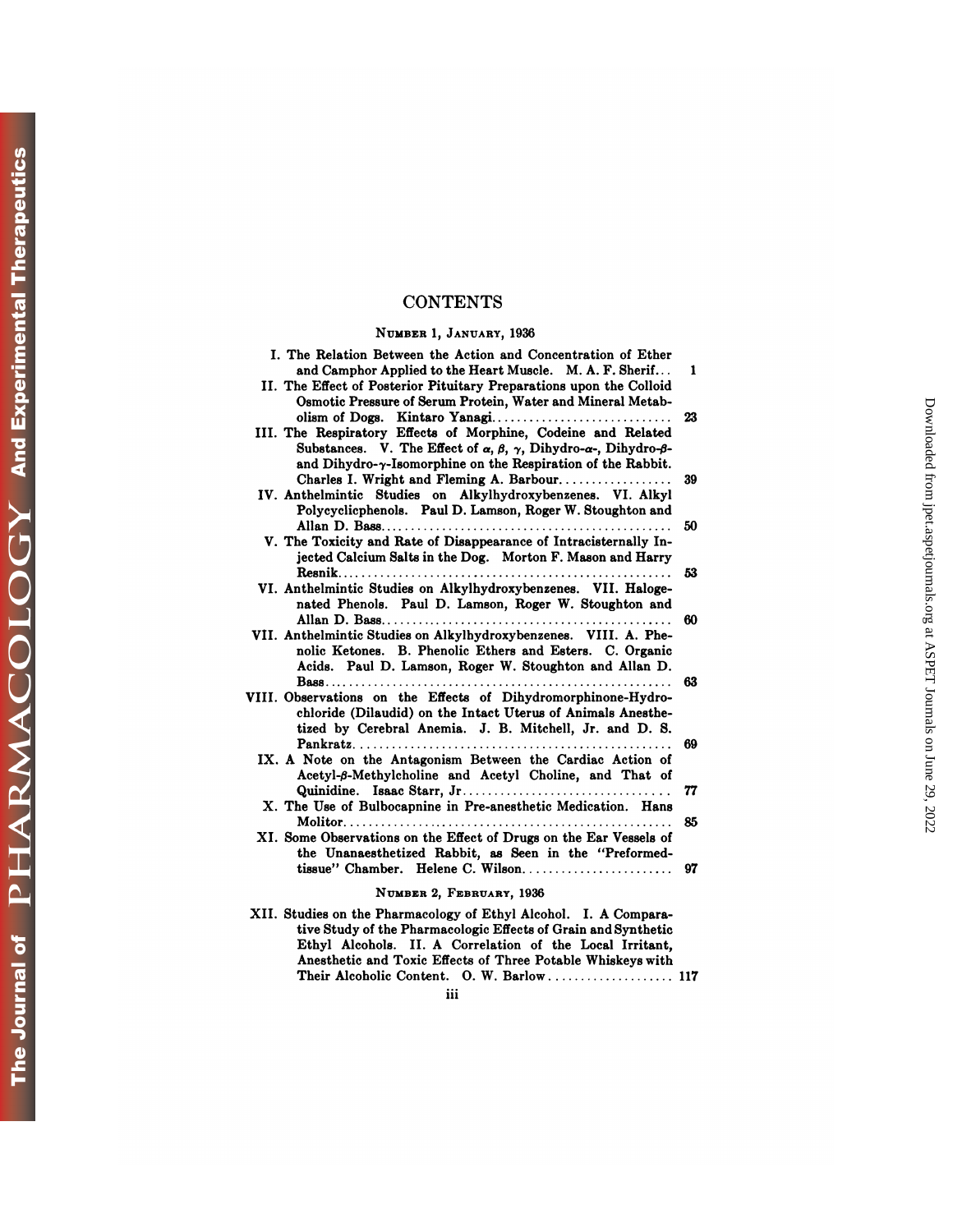## iv CONTENTS

| iv | <b>CONTENTS</b>                                                                                                                                                                               |     |
|----|-----------------------------------------------------------------------------------------------------------------------------------------------------------------------------------------------|-----|
|    | XIII. Opiate Addiction in the Monkey. I. Methods of Study. M. H.                                                                                                                              |     |
|    | XIV. Opiate Addiction in the Monkey. II. Dilaudid in Comparison<br>with Morphine, Heroine and Codeine. M. H. Seevers 157                                                                      |     |
|    | XV. A Study of the Analgesia, Subjective Depression, and Euphoria<br>Produced by Morphine, Heroine, Dilaudid and Codeine in the<br>Normal Human Subject. M. H. Seevers and C. C. Pfeiffer 166 |     |
|    | XVI. The Trypanocidal Action of Azo Dyes. A. St. G. Huggett and                                                                                                                               |     |
|    | XVII. A Simple Method of Demonstrating Changes in Blood Supply of<br>the Ear and Effects of Some Measures. P. J. Hanzlik, Floyd                                                               |     |
|    | XVIII. Ether Anesthesia: Changes in the Serum Potassium Content<br>During and Following Anesthesia. Benjamin H. Robbins and                                                                   |     |
|    | XIX. The Effect of Diphtheria Toxin on the Vitamin C Content of<br>Guinea Pig Tissues. Carl M. Lyman and C. G. King 209                                                                       |     |
|    | XX. Studies on the Pharmacology of the Nitrite Effect of Bismuth<br>Subnitrate. Edward J. Steiglitz and Alice E. Palmer 216                                                                   |     |
|    | XXI. Studies on Dinitrophenol. I. The Effects of Dinitrophenol on<br>Deglycogenized Rats. Barrett L. Taussig 223                                                                              |     |
|    | XXII. Studies on Dinitrophenol. II. Some Effects of Dinitrophenol on                                                                                                                          |     |
|    | XXIII. Pseudohernia, A Visible Manifestation of Local Anesthetic                                                                                                                              |     |
|    | XXIV. Dihydromorphinone Hydrochloride (Dilaudid): Its Tranquiliz-<br>ing Potency, Respiratory Depressant Effects and Addiction<br>Liability, as Tested on the Rat. Eugene J. Stanton 252      |     |
|    | NUMBER 3, MARCH, 1936                                                                                                                                                                         |     |
|    | XXV. The Antiseptic Action of Certain 2-Furan Mercurials. N. M.                                                                                                                               |     |
|    | XXVI. Protective Measures in Diphtheria Intoxication. P. J. Hanzlik                                                                                                                           |     |
|    | XXVII. The Determination of Ethyl Alcohol in Body Fluids. Henry                                                                                                                               |     |
|    | XXVIII. The Effect of Methyl-Amino Methyl Heptene (Octin) upon the<br>Intact Intestine in the Non-Anesthetized Dog. Charles M.                                                                |     |
|    | XXIX. Studies upon the Site of Stimulation of Salivation by Intraven-<br>tricularly injected Pilocarpine in Dogs. Robert B. Aird and                                                          | 290 |
|    | XXX. The Antagonism between Ephedrine and Procaine after Cisternal<br>Injection During Morphine-Sodium Amytal Anesthesia and<br>Ether Anesthesia. Robert M. Isenberger and James C. Rice 307  |     |
|    | XXXI. A Comparative Study of Choline and Certain of Its Analogues.<br>II. Cationic Exchange as a Means of Reaction of Choline,                                                                |     |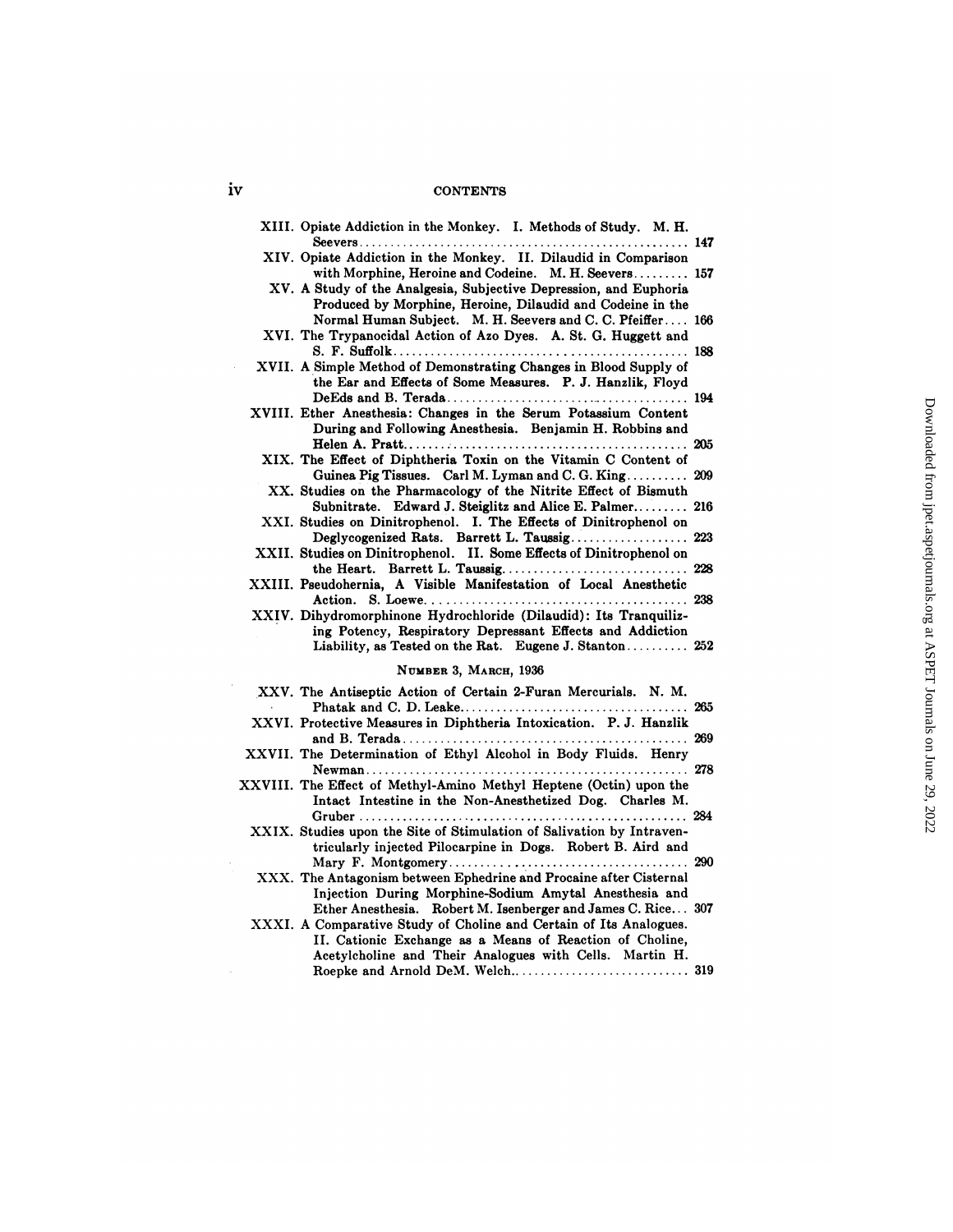## CONTENTS V

 $\ddot{\phantom{1}}$ 

 $\ddot{\phantom{1}}$ 

| <b>CONTENTS</b>                                                                                                                                                                                                                                                                                                                                                                                                                                    | v |
|----------------------------------------------------------------------------------------------------------------------------------------------------------------------------------------------------------------------------------------------------------------------------------------------------------------------------------------------------------------------------------------------------------------------------------------------------|---|
| XXXII. The Effects of Morphine and Its Derivatives on Intestinal Move-<br>ments. V. Contributions to the Analysis of Intestinal Records.<br>Hugo Krueger, Isadore Lampe and J. G. Reid 327<br>XXXIII. A Comparative Study of Effects of Sodium n-Hexylethyl Barbi-<br>turate (Ortal Sodium) and of Sodium Isoamylethylbarbiturate<br>(Sodium Amytal) upon Excised Smooth Muscle. Charles M.<br>Gruber, Roger Scholten, Anthony DeNote, and John F. |   |
| XXXIV. Iodine Metabolism of the Adult Rat in Relation to Trauma,<br>Thyroid Activity, and Diet. Versa V. Cole and George M.                                                                                                                                                                                                                                                                                                                        |   |
| XXXV. A Study of the Acquired Resistance of Fixed Tissue Cells Morpho-<br>logically Altered through Processes of Repair. I. The Liver<br>Injury Induced by Uranium Nitrate. A Consideration of the<br>Type of Epithelial Repair Which Imparts to the Liver Resist-<br>ance against Subsequent Uranium Intoxications. Wm. De B.                                                                                                                     |   |
| XXXVI. A Study of the Acquired Resistance of Fixed Tissue Cells Mor-<br>phologically Altered through Processes of Repair. II. The<br>Resistance of Liver Epithelium Altered Morphologically as the<br>Result of an Injury from Uranium, Followed by Repair, to the                                                                                                                                                                                 |   |
| Hepatoxic Action of Chloroform. Wm. De B. MacNider 373<br>XXXVII. A Study of the Acquired Resistance of Fixed Tissue Cells Morpho-<br>logically Altered through Processes of Repair. III. The<br>Resistance to Chloroform of a Naturally Acquired Atypical<br>Type of Liver Epithelium Occurring in Senile Animals. Wm.                                                                                                                            |   |
| NUMBER 4, APRIL, 1936                                                                                                                                                                                                                                                                                                                                                                                                                              |   |
| XXXVIII. The Effect of Ephedrine on Erythrocytes, Leucocytes and<br>Platelets in the Normal and Splenectomised Guinea Pig. S.                                                                                                                                                                                                                                                                                                                      |   |
| XXXIX. Depressor Substances in the Posterior Lobe of the Pituitary.                                                                                                                                                                                                                                                                                                                                                                                |   |
| XL. The Antagonism Between Posterior Lobe Pituitary Hormones                                                                                                                                                                                                                                                                                                                                                                                       |   |
| XLI. Studies of Morphine, Codeine and Their Derivatives. XII. The<br>Isomers of Morphine and Dihydromorphine. Nathan B. Eddy. 421                                                                                                                                                                                                                                                                                                                  |   |
| XLII. A Comparison of the Effects of Sodium Isoamylethylbarbiturate<br>(Sodium Amytal) and of Sodium n-Hexylethyl Barbiturate (Or-<br>tal Sodium) upon the Intact Intestine in the Unanesthetized                                                                                                                                                                                                                                                  |   |
| XLIII. Further Observations with a New Method of Demonstrating<br>Changes in Blood Supply of the Ear. P. J. Hanzlik, F. De Eds                                                                                                                                                                                                                                                                                                                     |   |
| XLIV. The Central Action of Acetylcholine. George A. Silver and                                                                                                                                                                                                                                                                                                                                                                                    |   |
| XLV. The Increased Cardiac Output of Dinitrophenol. J. V. Galgiani                                                                                                                                                                                                                                                                                                                                                                                 |   |
|                                                                                                                                                                                                                                                                                                                                                                                                                                                    |   |

 $\hat{\beta}$ 

 $\sim$   $\sim$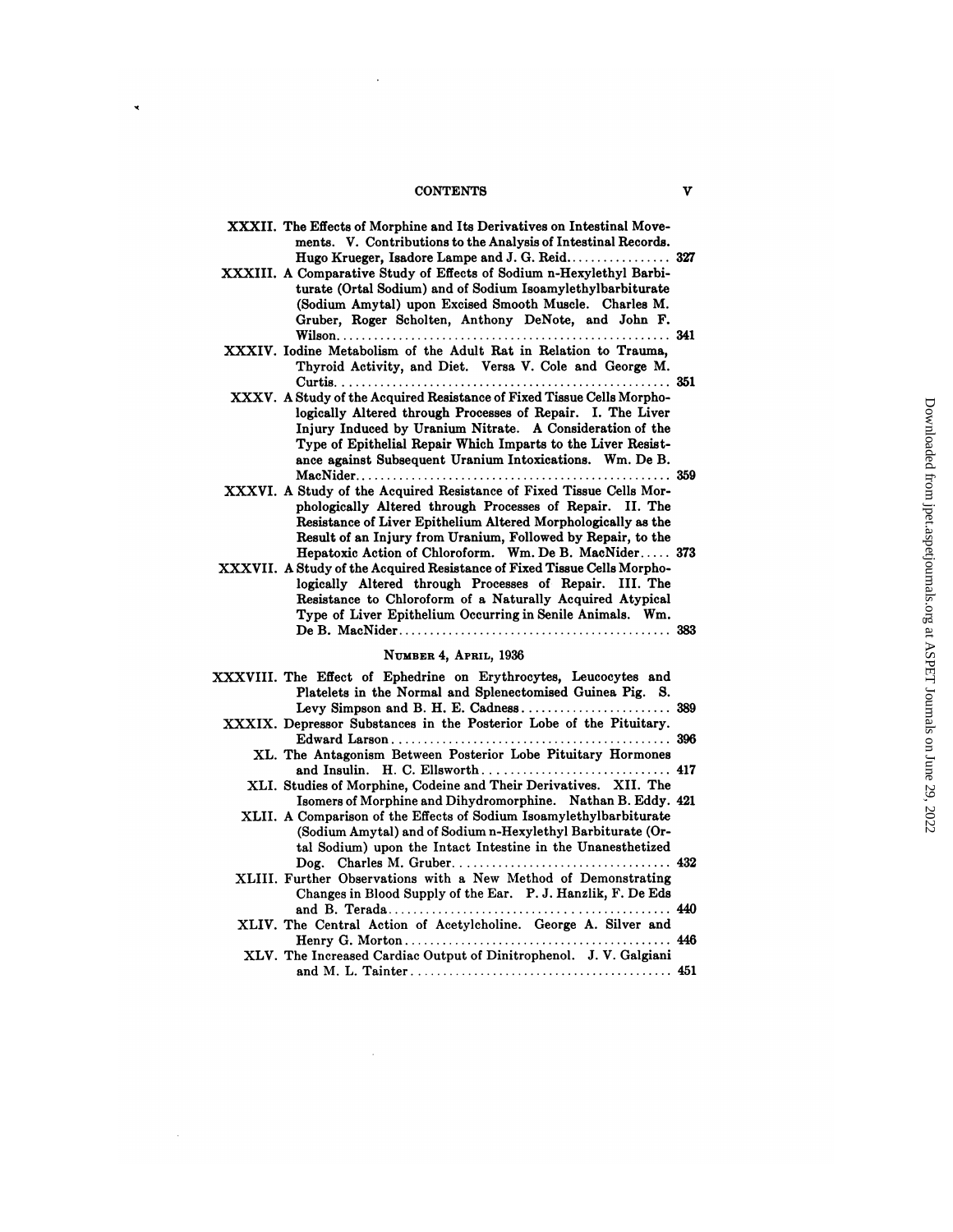# vi CONTENTS

 $\bar{\gamma}$ 

 $\sim$ 

 $\hat{\mathcal{L}}$ 

| 'n | <b>CONTENTS</b>                                                     |  |
|----|---------------------------------------------------------------------|--|
|    | XLVI. On the Alleged Occurrence of Acetylcholine and Adrenaline in  |  |
|    |                                                                     |  |
|    | XLVII. A Study of Twenty-three Quaternary Ammonium Iodides.         |  |
|    | Henry M. Lee, A. M. VanArendonk and K. K. Chen 466                  |  |
|    | XLVIII. Choline as a Factor in the Elaboration of Adrenaline. R. L. |  |
|    | Stehle, K. I. Melville and Frances K. Oldham 473                    |  |

 $\sim$   $\sim$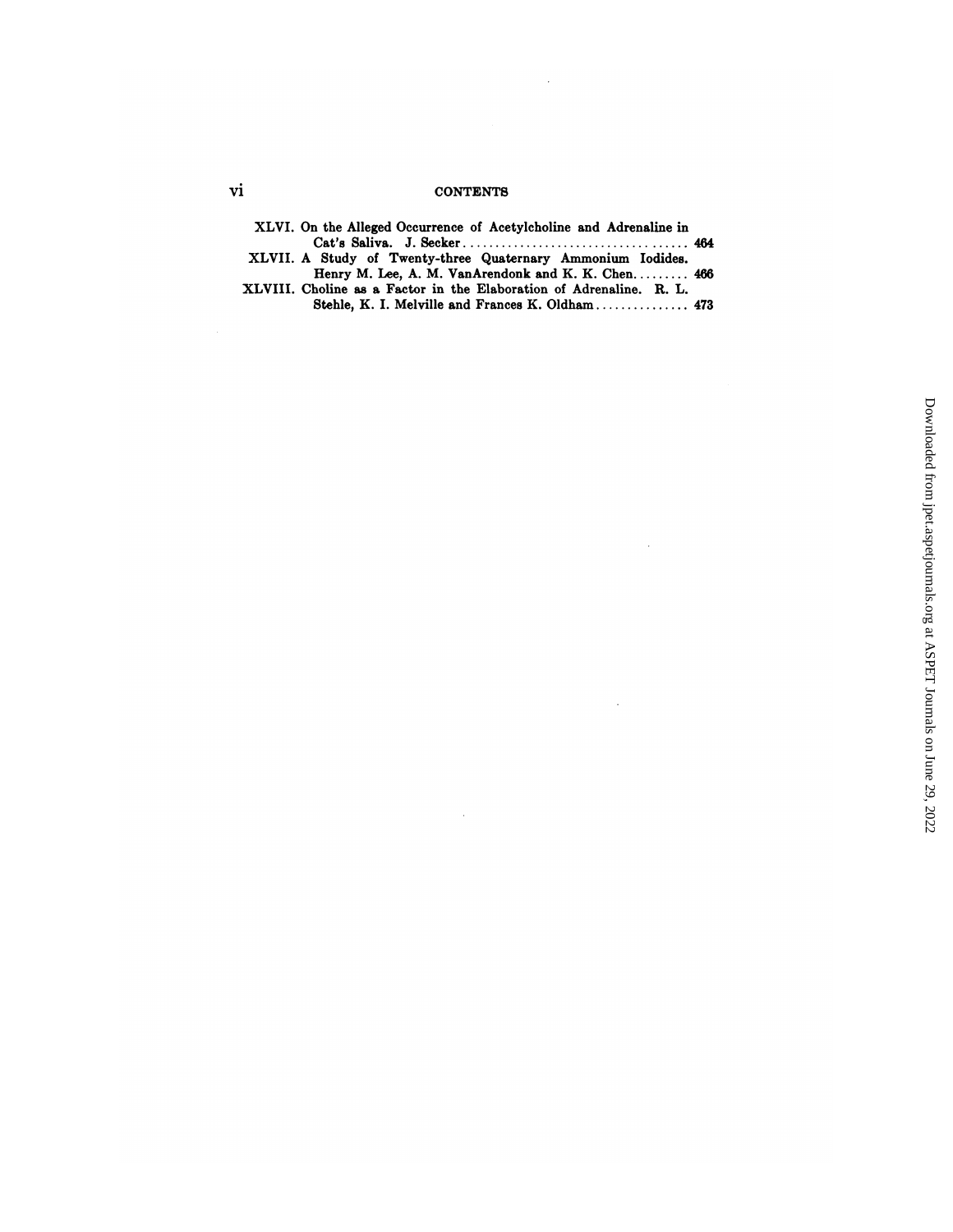# ILLUSTRATIONS

| <b>ILLUSTRATIONS</b>                                                                       |                         |                                                                           |
|--------------------------------------------------------------------------------------------|-------------------------|---------------------------------------------------------------------------|
| Typical tracings of the effect of ether on whole isolated toad's heart $(fig. 1) \dots$    | $\boldsymbol{2}$        |                                                                           |
| Experiments with ether on whole hearts (fig. 2)                                            | $\overline{\mathbf{4}}$ |                                                                           |
| Median percentage effect of camphor on ventricular strips compared with                    |                         |                                                                           |
| those of camphor and ether on isolated whole hearts of toads $(fig, 3)$                    | 5                       |                                                                           |
| Typical tracings of the effect of camphor on strips of toad's ventricle (fig. 4).          | 7                       |                                                                           |
| Effect of different concentrations of camphor on heart $(fig. 5)$                          | 8                       |                                                                           |
|                                                                                            | 12                      |                                                                           |
| Effect of ether on heart compared with its effect on surface tension and with              |                         |                                                                           |
|                                                                                            | 14                      |                                                                           |
| Effect of camphor on heart compared with its effect on surface tension (fig. 8).           | 15                      |                                                                           |
| Effect of applying weights to the lever recording the movements of the heart               | 18                      |                                                                           |
| Effect of posterior pituitary hormones on colloid osmotic pressure and other               |                         |                                                                           |
| blood constituents and nitrogen and water balance in dogs $(fig, 1)$                       | 28                      |                                                                           |
| Effect of pitressin on colloid osmotic pressure and other blood constituents               |                         |                                                                           |
|                                                                                            | 29                      |                                                                           |
| Blood dilution and change in mineral content of serum due to the effect of                 |                         |                                                                           |
|                                                                                            | 33                      | Downloaded from jpet.aspetjournals.org at ASPET Journals on June 29, 2022 |
| Daily excretion of minerals and nitrogen in the urine of dogs $(fig. 4)$                   | 34                      |                                                                           |
| Respiratory activity after injections of morphine expressed as a percentage of             |                         |                                                                           |
|                                                                                            | 45                      |                                                                           |
| Respiratory activity while inhaling a carbon dioxide mixture expressed as a                |                         |                                                                           |
| percentage of the preinjection value $(f_1g_1, 2), \ldots, \ldots, \ldots, \ldots, \ldots$ | 46                      |                                                                           |
| Inhibition of contraction in non-pregnant rabbit uterus following initial in-              |                         |                                                                           |
|                                                                                            | 71                      |                                                                           |
| Elevation of tonus in non-pregnant rabbit uterus following second injection                | 71                      |                                                                           |
| No alteration of tonus or contractions in full term rabbit uterus following                |                         |                                                                           |
|                                                                                            | 74                      |                                                                           |
| No alteration of tonus or contractions in full term cat uterus following injec-            |                         |                                                                           |
|                                                                                            | 74                      |                                                                           |
| Effect of quinidine upon a dose of acetyl- $\beta$ -methylcholine large enough to          |                         |                                                                           |
|                                                                                            | 80                      |                                                                           |
| Effect of a large dose of quinidine upon a smaller dose of acetyl- $\beta$ -methyl-        |                         |                                                                           |
|                                                                                            | 81                      |                                                                           |
| Relation of quinidine block of vagus stimulation to block of cardiac action of             |                         |                                                                           |
|                                                                                            | 82                      |                                                                           |
| Toxicity of premedicants (bulbocapnine, morphine, atropine, scopolamine)                   |                         |                                                                           |
| Mortality curves of ethyl ether and divinyl ether in mice (fig. 2)                         | -87<br>89               |                                                                           |
| Mortality curve of three-hour divinyl ether anesthesia after premedication                 |                         |                                                                           |
|                                                                                            | 90                      |                                                                           |
| vii                                                                                        |                         |                                                                           |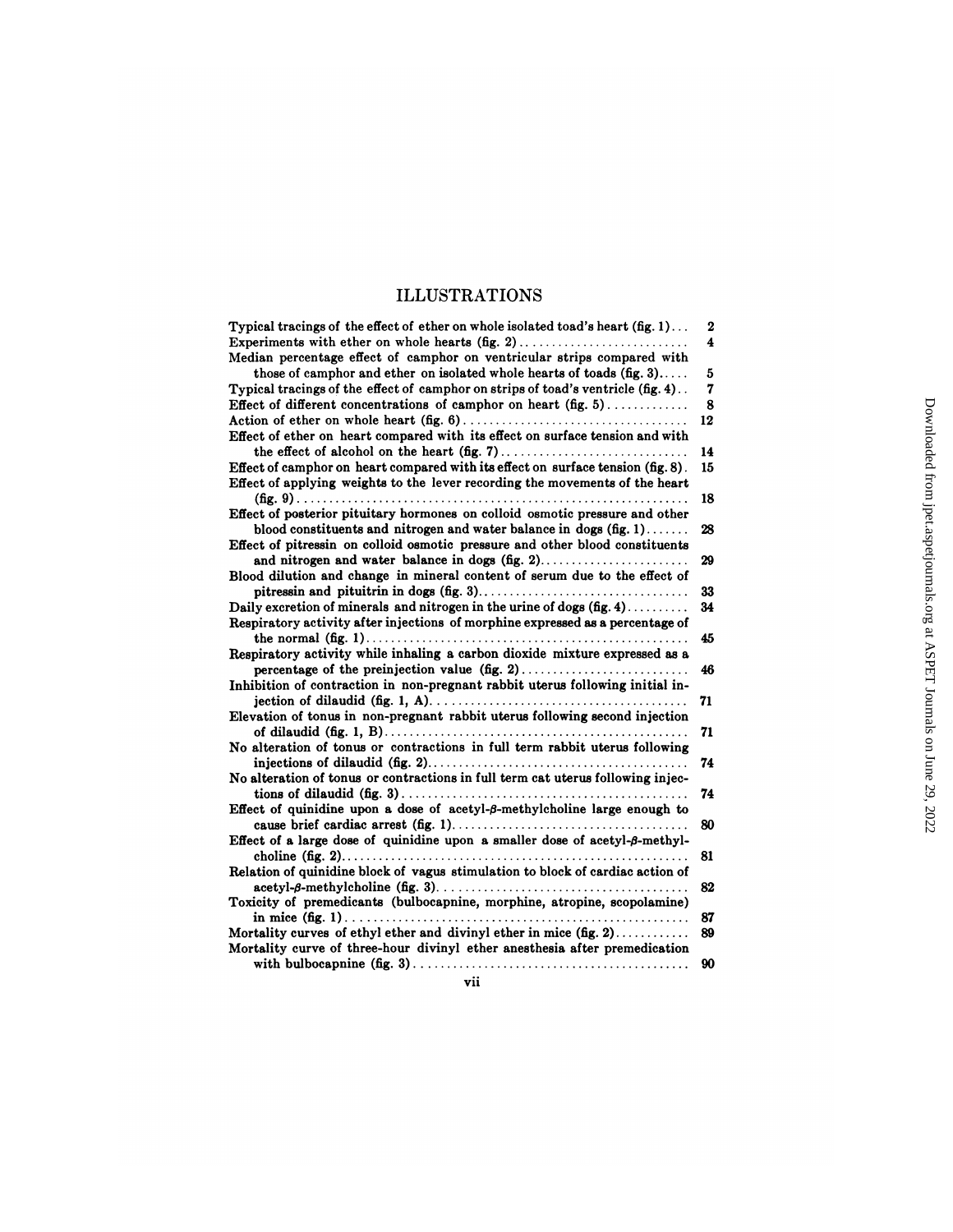| viii<br><b>ILLUSTRATIONS</b>                                                                                                                                                          |     |
|---------------------------------------------------------------------------------------------------------------------------------------------------------------------------------------|-----|
|                                                                                                                                                                                       |     |
| Mortality curve of three-hour divinyl ether anesthesia after premedication                                                                                                            | 91  |
| Respiration and blood pressure changes during slow intravenous infusion<br>Influence of premedication with bulbocapnine on smoothness of divinyl                                      | 92  |
| Diagram of the larger blood vessels present in the observation area of a                                                                                                              | 94  |
| Photomicrograph of the blood vessels of a stable "preformed tissue" cham-                                                                                                             | 99  |
| Photomicrograph of same chamber, taken thirty seconds after injection of                                                                                                              |     |
| Chart showing action of adrenalin and pitressin on rhythmic contractions                                                                                                              |     |
|                                                                                                                                                                                       |     |
| Comparison of effects of alcohol and whiskey on growth rate of rat (fig. 2) 130<br>Toxicity of ethyl alcohol and whiskey for rabbits, oral, 30 per cent alcohol                       |     |
| Curves of analgesia of two subjects obtained by subcutaneous administration                                                                                                           |     |
| of duplicate weekly doses of heroine HCl, morphine sulphate and                                                                                                                       |     |
| Curves of analgesia obtained from eight subjects following subcutaneous<br>administration of codeine sulphate, 64 mgm., and heroine hydrochloride,                                    |     |
| Curves of analgesia obtained from eight subjects following subcutaneous                                                                                                               |     |
| administration of morphine sulphate, 10 mgm., and dilaudid hydrochlo-                                                                                                                 |     |
| Influence of route of administration of drugs upon curve of analgesia (fig. 4). 174<br>Summary of sixty-four experiments on eight subjects, showing pain threshold                    |     |
|                                                                                                                                                                                       |     |
| Arrangement for use of photoelectric cell on rabbits' ear (fig. 1) 195<br>Production and subsequent reduction of $NO_2$ <sup>-</sup> from $NO_3$ <sup>-</sup> by B. coli (fig. 1) 218 |     |
| Relationship of blood nitrite content to arterial tension on oral administra-                                                                                                         |     |
| Electrocardiograms of rabbits before and after administration of dinitro-                                                                                                             |     |
| Effect of dilaudid and morphine on spontaneous discomfort movements of                                                                                                                |     |
| Effect of dilaudid compared with morphine on respiration of albino rat (fig. 2). 255<br>Responses of rats during daily administration of dilaudid and morphine and                    |     |
|                                                                                                                                                                                       | 259 |
|                                                                                                                                                                                       |     |
| Record obtained on non-anesthetized female dog following injection of octin                                                                                                           |     |
| Record made on un-anesthetized female dog following injection of papaverine                                                                                                           |     |
|                                                                                                                                                                                       |     |

 $\mathcal{L}^{\text{max}}_{\text{max}}$  and  $\mathcal{L}^{\text{max}}_{\text{max}}$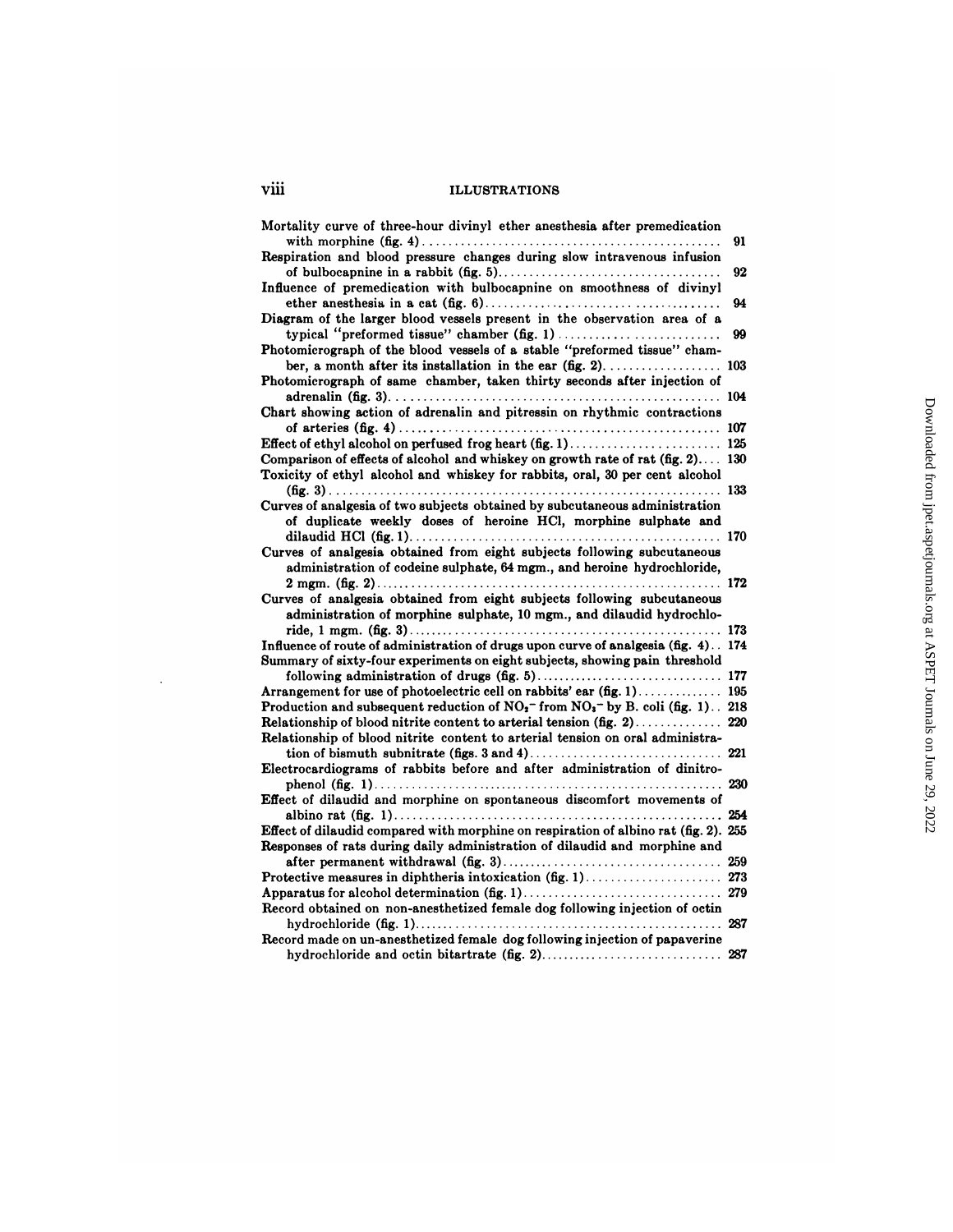# ILLUSTRATIONS ix

 $\mathcal{L}^{\text{max}}_{\text{max}}$ 

| <b>ILLUSTRATIONS</b>                                                                                                                                                                                                                                                                             | ix  |
|--------------------------------------------------------------------------------------------------------------------------------------------------------------------------------------------------------------------------------------------------------------------------------------------------|-----|
| Average quantities of submaxillary saliva secreted following injection of<br>pilocarpine hydrochloride, without anesthesia (fig. 1).                                                                                                                                                             | 298 |
| Average quantities of submaxillary saliva secreted following injection of<br>pilocarpine hydrochloride, under chloralose anesthesia (fig. 2) 301<br>Average quantities of phenolsulphonephthalein excreted in urine of dog<br>following administration of normal solution; chloralose anesthesia |     |
| Composite results of 20 experiments, showing effect of intravenous ephedrine<br>and of cisternal ephedrine on duration of cisternal novocaine respiratory                                                                                                                                        |     |
| Serial record of return of spontaneous breathing after its abolition by cis-                                                                                                                                                                                                                     |     |
| Record of breathing following cisternal injection of procaine hydrochloride                                                                                                                                                                                                                      |     |
| Intestinal motility; roentgenograms showing change in balloon outline in-                                                                                                                                                                                                                        |     |
| duced by increase in tone following morphine $(f_1, 1), \ldots, f_k, \ldots, f_k$ 330<br>Intestinal motility; roentgenograms taken during passage of peristaltic wave                                                                                                                            |     |
| Intestinal motility; diameter at middle of posterior balloon during passage                                                                                                                                                                                                                      |     |
| Intestinal motility; roentgenograms taken during passage of K-wave over<br>anterior balloon and roentgenograms showing activity localized over                                                                                                                                                   |     |
| Intestinal motility; roentgenograms taken during wave involving muscula-                                                                                                                                                                                                                         |     |
|                                                                                                                                                                                                                                                                                                  |     |
| Record showing general tonus and rhythmic contractions of longitudinal                                                                                                                                                                                                                           |     |
|                                                                                                                                                                                                                                                                                                  |     |
| Acquired resistance of fixed tissue cells morphologically altered through<br>processes of repair: Liver injury induced by uranium nitrate (plates 1                                                                                                                                              |     |
| Acquired resistance of fixed tissue cells morphologically altered through                                                                                                                                                                                                                        | 372 |
| processes of repair: Liver injury induced by uranium (plates $1$ to $7$ ) 382                                                                                                                                                                                                                    |     |
| Acquired resistance of fixed tissue cells morphologically altered through<br>processes of repair: Resistance to chloroform of naturally acquired<br>atypical type of liver epithelium occurring in senile animals (plates 1                                                                      |     |
|                                                                                                                                                                                                                                                                                                  |     |
| Experiments on cat, showing effects of depressor substances in pituitary                                                                                                                                                                                                                         |     |
| Experiments on cat and guinea pig, showing effects of depressor substances                                                                                                                                                                                                                       |     |
| Experiments showing effect of administration of insulin and postlobin-O on                                                                                                                                                                                                                       |     |
| Effect of injection of sodium on non-anesthetized dog (fig. 1) 434                                                                                                                                                                                                                               |     |
| Effect of injection of ortal sodium on non-anesthetized dog (fig. 2) 435                                                                                                                                                                                                                         |     |
| Effect of injection of sodium amytal on non-anesthetized dog (fig. 3) 435                                                                                                                                                                                                                        |     |
| Effect of injection of sodium amytal on non-anesthetized dog (fig. 4) 436                                                                                                                                                                                                                        |     |